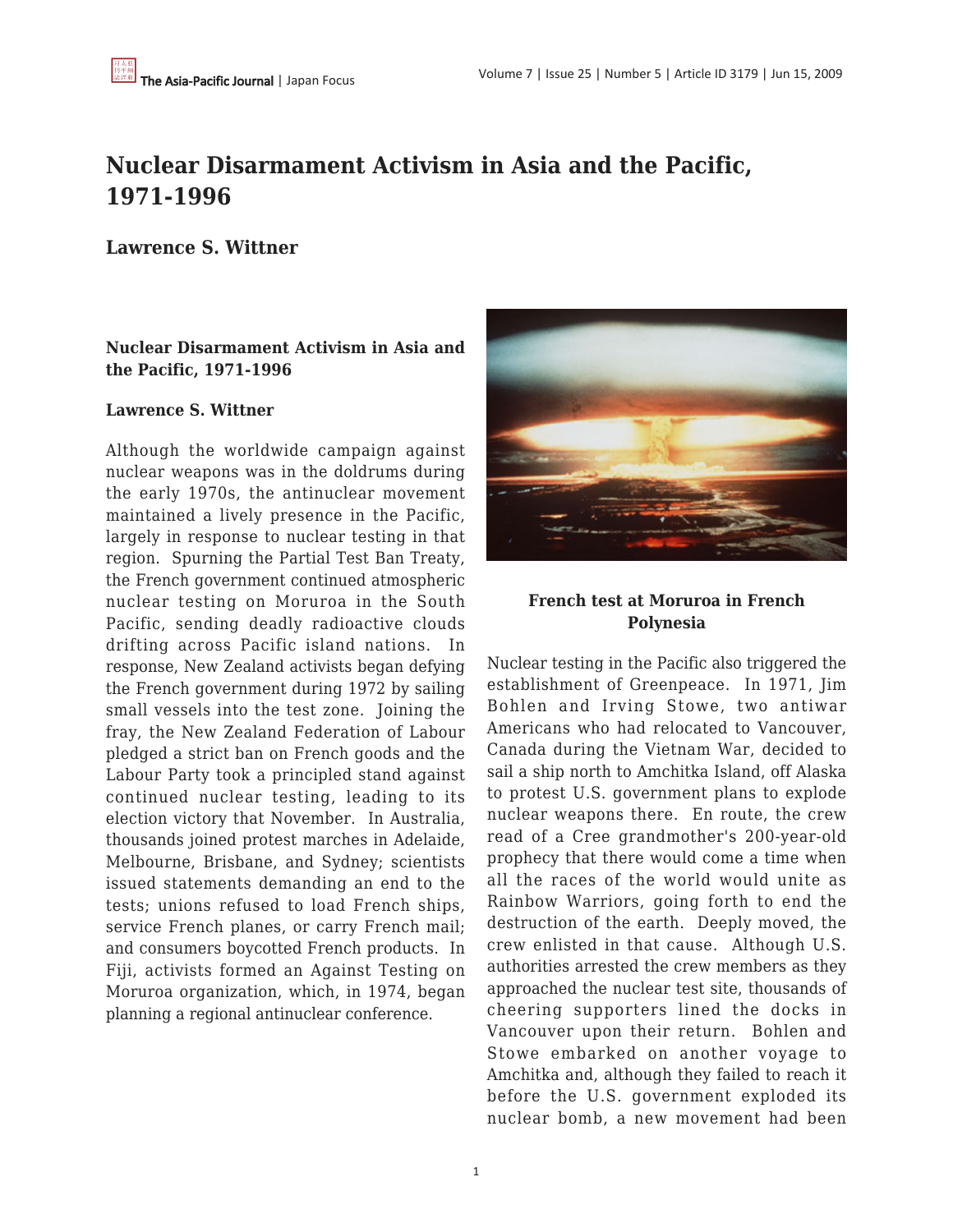born. In New Zealand, a former Canadian, David McTaggart, convinced Canada's Greenpeace group that he should sail his yacht into France's nuclear testing zone around Moruroa. When he arrived with a crew in June 1972, a French minesweeper, at the order of the French government, rammed and crippled the ship. But McTaggart returned with a new ship and crew the following year.

Government officials from nuclear nations viewed these ventures with alarm. Thoroughly contemptuous of those he derided as "peaceniks," U.S. President Richard Nixon stepped up FBI and CIA spying upon peace organizations and the disruption of their activities. By the early 1970s, the CIA's Operation Chaos had targeted over a thousand U.S. organizations and 200,000 individuals. Angered by the opposition of scientists to nuclear tests on Amchitka and to other administration programs, Nixon abolished the President's Science Advisory Committee. French officials, too, were quite hostile. When McTaggart and his crew returned to the international waters that the French government had staked out for its nuclear test zone, French sailors boarded their ship, beat them savagely with truncheons, and threw their cameras and other equipment overboard.

The agitation of the early 1970s did produce some results. New Zealand's new Labour government dispatched a stiff letter of protest to the French authorities, condemning their plans for nuclear testing. Moreover, joined by its Australian counterpart, it went to the International Court of Justice to seek an injunction against the French tests. When the French refused to accept the court's jurisdiction, the New Zealand government, following the trail blazed by antinuclear activists, dispatched two protest vessels to the French testing zone, one with a cabinet minister on board. Although the French government refused to halt its nuclear tests during 1973 and 1974, it grew increasingly rattled. Near the end of the latter year, it announced that it had finally abandoned atmospheric nuclear testing.

There were other concessions to activism, as well. In October, 1975, the governments of New Zealand, Fiji, and Papua New Guinea sponsored a proposal at the United Nations for a South Pacific Nuclear Weapon Free Zone, a plan endorsed by the world body that December. Countervailing pressure from the U.S. government, however, plus conservative election victories in New Zealand and Australia, undermined this project. Nevertheless, the tide was beginning to turn. Even the hostile Nixon administration, acting for what a U.S. government spokesperson called "political and other reasons," responded to the Greenpeace campaign by canceling the remaining U.S. nuclear tests on Amchitka. Eventually, it turned the island into a bird sanctuary.

During the latter part of the decade, antinuclear activism accelerated. In Australia, the disarmament campaign developed obliquely, thanks to the growth of widespread public opposition to uranium mining. In this uranium-rich country, critics of such mining pointed out that it caused radioactive contamination of the environment, encouraged the growth of dangerous nuclear reactors, and provided the raw material for the building of nuclear weapons. In 1979, activists formed the Movement Against Uranium Mining (MAUM), which drew the backing of both the Australian Congress of Trade Unions and the Labor Party. Campaigning against uranium mining, MAUM came around to championing nuclear disarmament, as well. Indeed, it joined disarmament groups in protesting French nuclear testing, calling for a nuclear-free Pacific, and sponsoring Hiroshima Day activities. In turn, disarmament groups endorsed MAUM's anti-uranium campaign. The two themes for the 1980 Hiroshima Day march and rally in Sydney were: "Keep uranium in the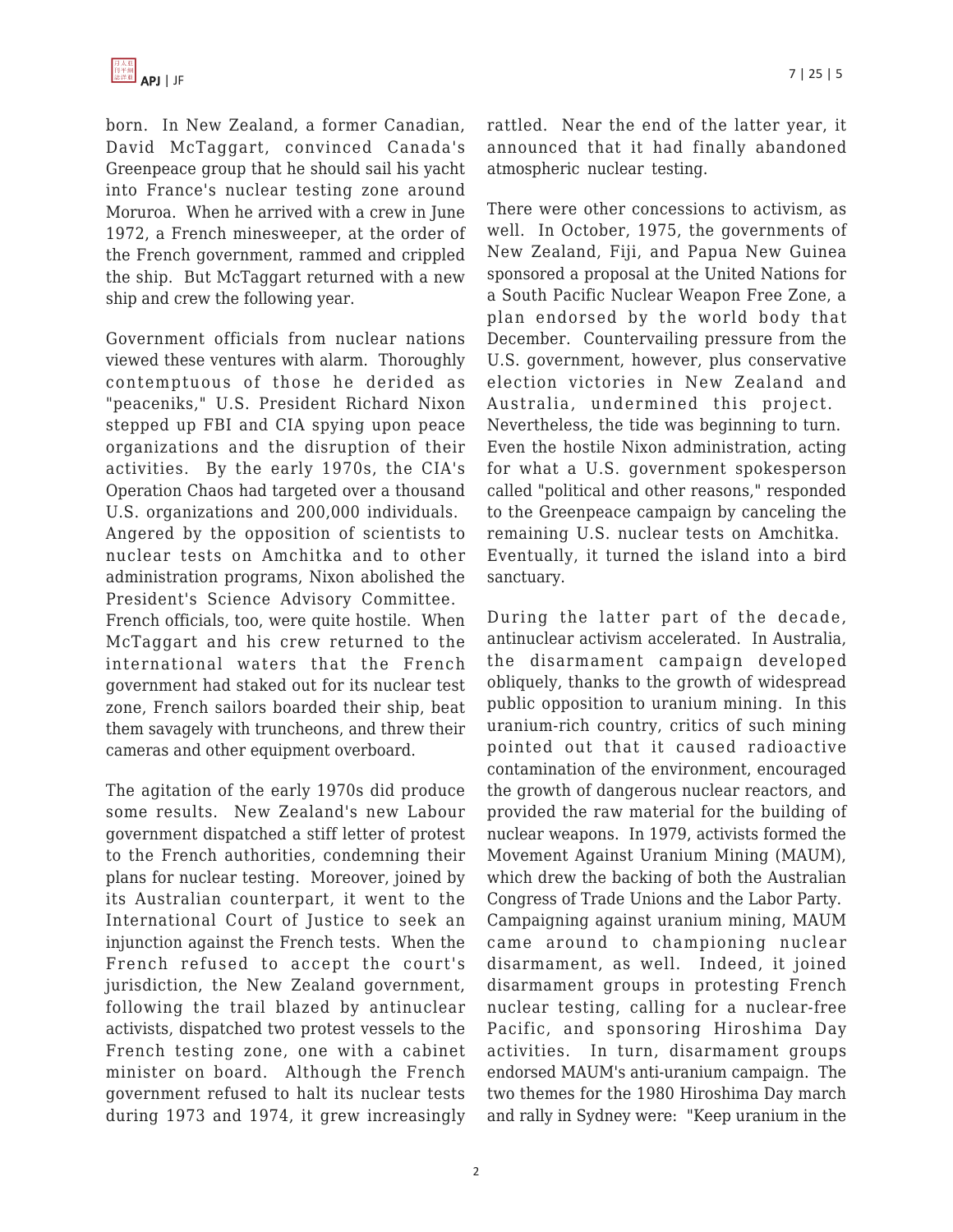

ground" and "No to nuclear war." Later that year, the Sydney city council officially proclaimed Sydney nuclear-free, an action similar to that taken by numerous other municipal councils throughout Australia.

In New Zealand, public protest developed over the visits of U.S. nuclear-armed and nuclearpowered warships. In late 1975, calling for nonviolent action to make New Zealand "an island of sanity in an ocean of peace," the Rev. George Armstrong, an Auckland peace activist and theologian, proposed the development of Peace Squadrons to block their entry.



#### **New Zealand peace squadron**

As a result, when a U.S. nuclear warship, the Truxton, arrived at Wellington, it was met by a small Peace Squadron, as well as by a union ban on the waterfront, which prevented it from berthing. Similarly, in October 1976, when the U.S. nuclear cruiser Long Beach arrived at Auckland, a Peace Squadron of some 150 small yachts, dinghies, canoes, and kayaks obstructed its passage, as did individual surfboarders, flying the nuclear disarmament symbol. As the confrontations grew more intense, Friends of the Earth, Greenpeace, the Campaign for Nuclear Disarmament, and other groups joined the Peace Squadrons in seeking a court injunction to block future visits by nuclear warships. Joining the controversy, the leader of the Labour opposition fervently committed his party to the struggle for a nuclear-free Pacific. Meanwhile, the confrontations heightened. In 1979, when the Haddo, a U.S. nuclear submarine, rammed its way into Auckland's harbor, sinking a number of small protest craft, one activist—to the delight of the demonstrators—managed to board the nuclear behemoth. According to a news account: "Like Zorba the Greek he began a dance, half of defiance, half of joy on the very nose of the incoming sub." By 1980, nuclear disarmament groups were emerging throughout New Zealand.

In Japan, too, the movement was on the upswing. Sokka Gakkai, a peace-oriented Buddhist group, held antinuclear exhibitions in Japan's cities and gathered 10 million signatures on petitions calling for nuclear abolition. The most important factor behind Japan's antinuclear revival, however, was the shift toward greater unity in the divided nuclear disarmament movement, spurred on by the entreaties of non-political citizens' groups and by the approach of the 1978 U.N. Special Session on Disarmament. In May 1977, Gensuikyo and Gensuikin, the two mass antinuclear organizations, agreed to hold a united world conference against atomic and hydrogen bombs, and to establish a unified delegation for the U.N. gathering. Although organizational unity proved elusive, joint world conferences occurred in subsequent years and the joint delegation to the 1978 U.N. conclave brought with it a nuclear abolition petition containing 19 million Japanese signatures.

Elsewhere in the Pacific, a variety of nuclear hazards contributed to the growth of disarmament activism. In the Philippines, a lively, popular antinuclear campaign was organized in the late 1970s to protest the construction of a giant nuclear power plant on the slope of a live volcano in Morong, Bataan. Although constrained by martial law imposed by the dictatorship of Ferdinand Marcos, the movement mobilized thousands of local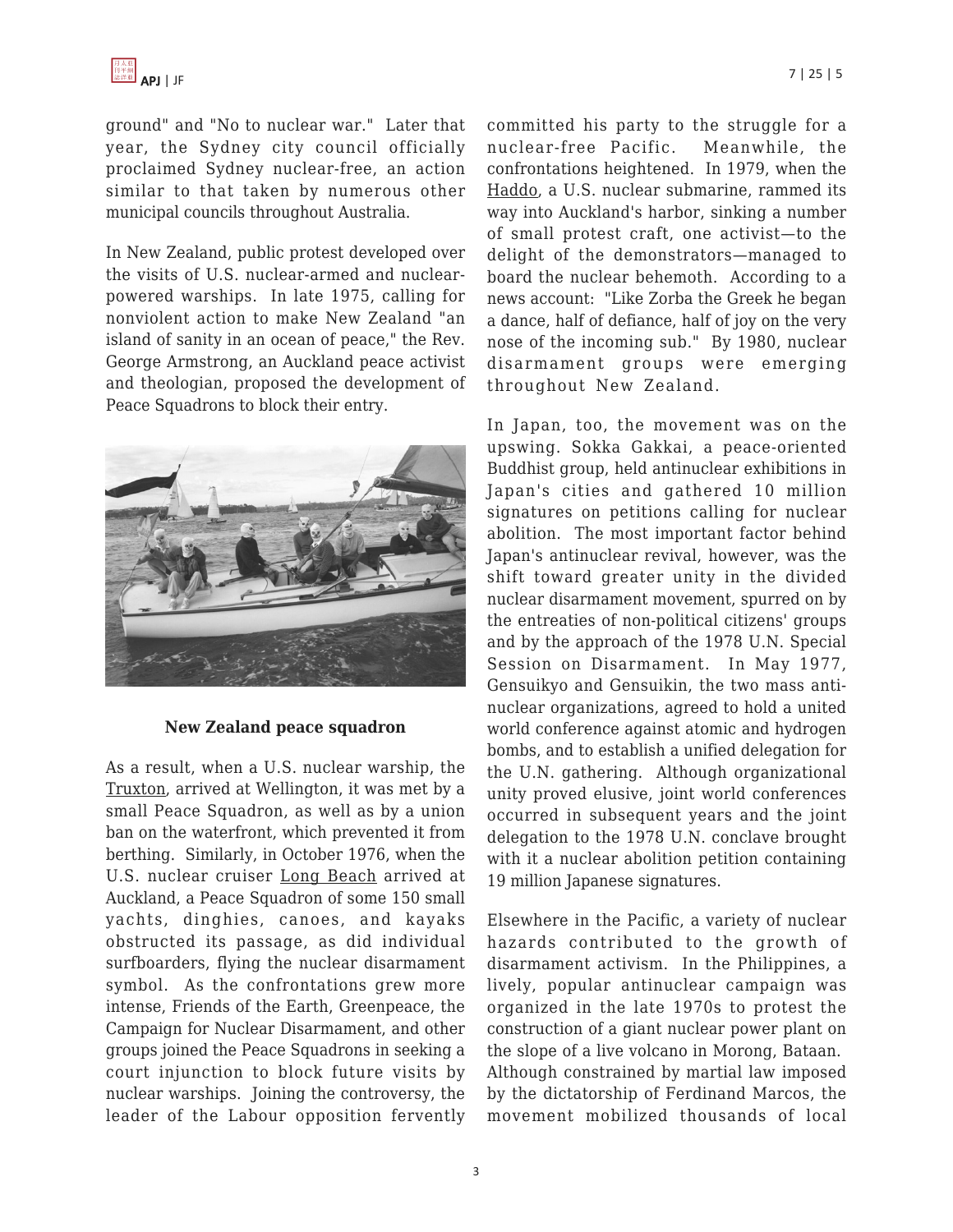Filipinos against the project and, gradually, began taking on nuclear weapons issues, as well. Furthermore, in 1979, in the Marshall Islands, some 500 people staged a nonviolent occupation of eight islands from which they had been forcibly evicted years before by the U.S. military to accommodate U.S. nuclear missile tests. That same year, in Palau—another small island trust territory, located in the Caroline Islands—92 percent of the voters in a U.N. referendum endorsed a constitution, drafted in preparation for independence, that would make the island nuclear-free. As U.S. officials had nuclear plans for the island, they declared the U.N. referendum unofficial, and sponsored a second ballot, this time on a constitution without the nuclear ban. Despite a massive U.S. public relations campaign, Palau's voters rejected this U.S.-imposed constitution and, then, proceeded to adopt yet another nuclearfree charter for the island.

These events added momentum to the emerging nuclear-free movement throughout the Pacific. In April 1975, representatives of dozens of antinuclear organizations, meeting in Suva, Fiji, launched the Nuclear Free Pacific Movement. Its People's Charter called for prohibiting: the tests of nuclear weapons and delivery vehicles; the presence of such weapons, support systems, or bases; nuclear reactors and waste storage; and uranium mining. Three years later, the Nuclear Free Pacific Movement held a second conference at Ponape, in the Caroline Islands, and in 1980 it convened again, in Honolulu. Sponsored by over 50 organizations from 20 Pacific and Pacific rim nations, the Honolulu conference voted to enlist the help of doctors to examine the people of the Marshall Islands and French Polynesia for radiation-caused illness, to mobilize international support for Palau, to oppose nuclear exercises and nuclear tests in the Pacific, and to work for a nuclear-free Pacific treaty. Activists were particularly outraged at the dumping of nuclear waste in the Pacific by the great powers, which they perceived as yet another facet of colonialist exploitation. A popular Nuclear Free Pacific poster read: "If it's so safe, Dump it in Tokyo, Test it in Paris, Store it in Washington."

During the early 1980s, as hawkish governments in the United States, the Soviet Union, Britain, and elsewhere renewed the Cold War and threatened nuclear annihilation, the movement reached high tide.

In Japan, faced with the approach of the 1982 U.N. Special Session on Disarmament, Gensuikyo and Gensuikin, the major hibakusha organizations, labor federations, women's and youth associations, religious groups, and eminent individuals established the Japanese National Liaison Committee for Nuclear and General Disarmament. This set the stage for the greatest burst of antinuclear activism in Japanese history. Record numbers of people turned out for antinuclear rallies: 200,000 people in Hiroshima in March 1982 and 400,000 in Tokyo that May. Nuclear disarmament petitions were presented to the United Nations by the Liaison Committee (with 29 million signatures), by religious groups (with 36.7 million), and by political parties (with 16 million). Although the movement made little headway with the governing Liberal Democratic Party, other parties were far more responsive, and about two hundred local governments proclaimed themselves nuclear free. Furthermore, 76 percent of the public supported Japan's "three non-nuclear principles," (Japan shall neither possess nor manufacture nuclear weapons, nor shall it permit their introduction into Japanese territory) 86 percent wanted their government to promote abolition of nuclear weapons, and 58 percent opposed the use of nuclear weapons under any circumstances.

Australia, like its counterparts elsewhere, experienced a phenomenal growth of nuclear disarmament activism. Antinuclear professional organizations sprang up, and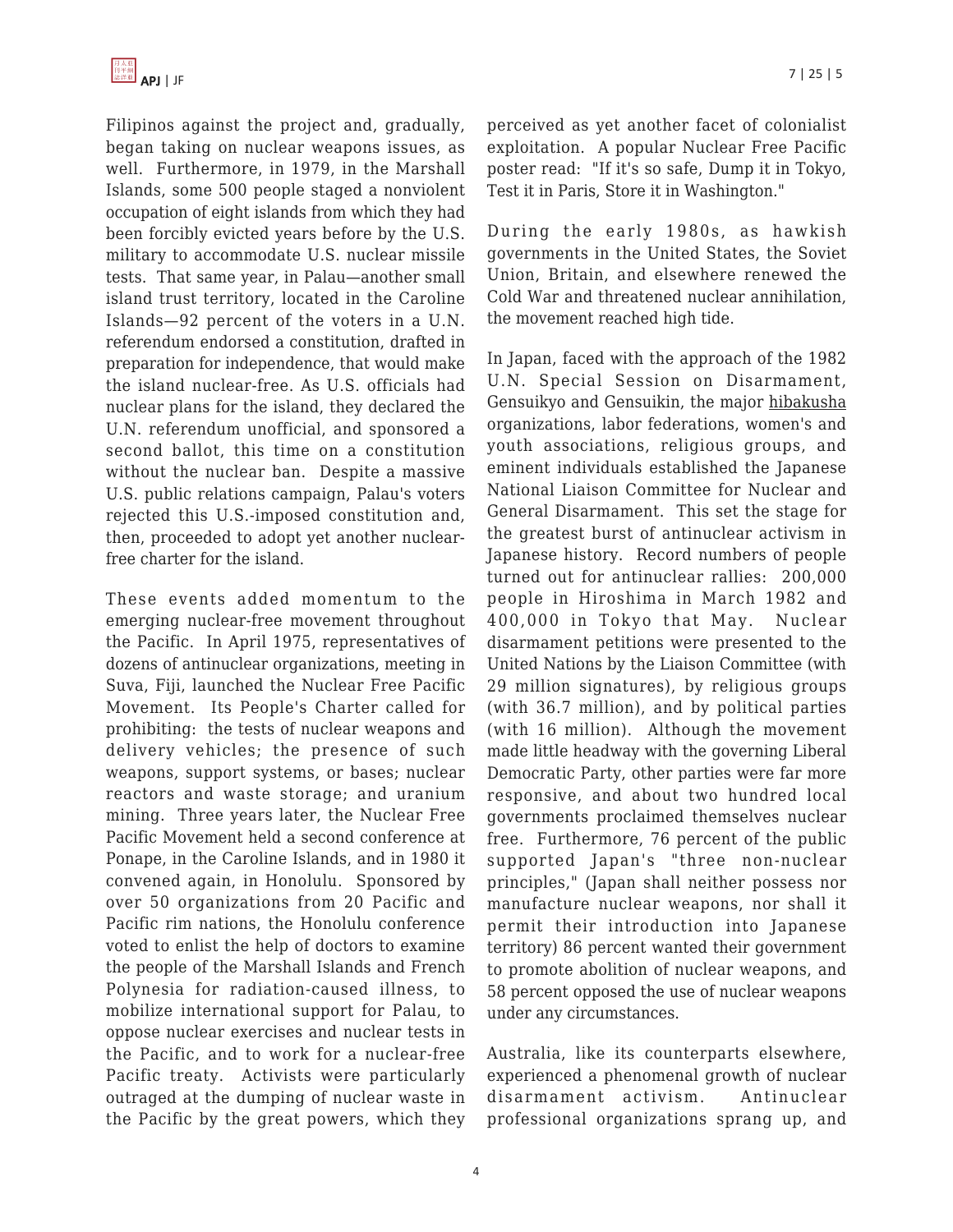hundreds of small, local antinuclear organizations appeared. Religious groups backed the campaign, as did women's groups, which established peace camps outside U.S. military bases and, in one case, staged a nonviolent invasion of a U.S. base and tore down its gates. Although the newly formed People for Nuclear Disarmament sought to coordinate activities at the state level and the Australian Coalition for Disarmament and Peace at the national one, the movement usually lacked central direction. Even so, the few united events illustrated its unprecedented popularity. On Palm Sunday 1982, an estimated 100,000 Australians took to the streets for antinuclear rallies in the nation's biggest cities. Growing year by year, the rallies drew 350,000 participants in 1985. For the most part, the movement focused on abolishing nuclear weapons, halting Australia's uranium mining and exports, removing foreign military bases from Australia's soil, and creating a nuclear-free Pacific. Surveys found that about half of Australians opposed uranium mining and exporting, as well as the visits of U.S. nuclear warships, that 72 percent thought the use of nuclear weapons could never be justified, and that 80 percent favored building a nuclear-free world.

In neighboring New Zealand, the movement attained even greater popularity. Older organizations like the Campaign for Nuclear Disarmament were reinvigorated, while hundreds of newer ones were formed, including a crop of professional groups. Union, church, and Maori organizations joined the antinuclear campaign. In May 1983, 25,000 women participated in an antinuclear rally in Auckland—the largest public gathering of women in New Zealand's history. Continuing their program of resistance, Peace Squadrons sought to prevent visiting U.S. nuclear warships from entering their nation's harbors. In June 1982, when a U.S. cruiser tried to enter Wellington, maritime workers and seamen closed the port for three days through work stoppages, and 15,000 other workers halted labor for two hours to hold protest meetings. In August 1983, 50,000 people turned out for an anti-warship protest in Auckland. Meanwhile, a Nuclear Free Zone Committee pressed to have local governments proclaim their jurisdictions nuclear free. As a result, by 1984, 65 percent of New Zealanders lived in nuclear-free zones.

The New Zealand struggle reached a critical point during 1984-85. With the governing National Party (the conservatives) barely able to sustain an effective parliamentary majority against antinuclear resolutions, the prime minister scheduled an election for July 1984. Assuming that a warships ban (and the necessary revision of the Australia-New Zealand-United States alliance) would be unpopular, the Nationalists made the Labour party's antinuclear policy the centerpiece of their campaign. In turn, Labour and two minor parties spoke out vigorously for a nuclear-free New Zealand. On election day, 63 percent of the voters cast their ballots for the three antinuclear parties, catapulting Labour into power. Taking office as prime minister, David Lange announced a four-part program. It included barring nuclear weapons from New Zealand, halting French nuclear testing in the Pacific, blocking nuclear waste dumping in that ocean, and establishing the South Pacific as a nuclear-free zone. When the U.S. government requested entry for a nuclear-capable destroyer, Lange announced in January 1985 that the warship was banned from his country. Although U.S. officials and the opposition Nationalists bitterly condemned this action, it proved enormously popular. Between 1978 and early 1984, polls found that opposition to allowing nuclear armed ships into New Zealand's ports rose from 32 to 57 percent. And once Lange defied the United States, opposition soared to 76 percent. New Zealand had become a nuclear-free nation—and was proud of it.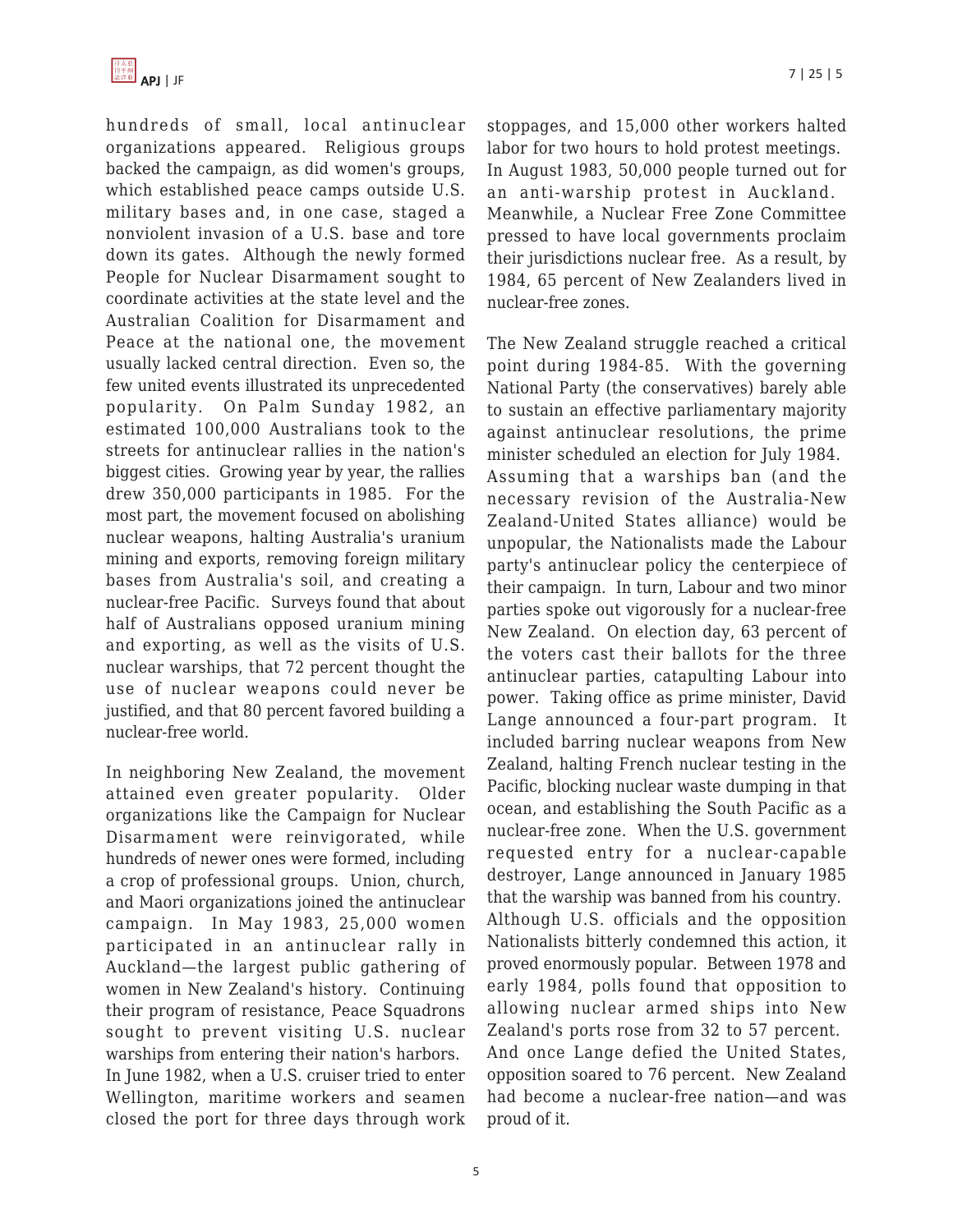

Protest was rising elsewhere in Asia, as well. In the Philippines, the building of a giant nuclear power plant inspired growing opposition, as did U.S. military bases at Subic Bay and Clark Field, which housed nucleararmed planes and warships. With the government's nominal lifting of martial law in 1981, representatives of church, labor, women's, student, and other groups organized the Nuclear Free Philippines Coalition, dedicated to halting construction of the power plant and closing down U.S. military bases. By early 1983, it claimed the support of 82 organizations. In South Korea, the presence of large numbers of U.S. nuclear weapons and the frightening promises of U.S. officials to employ them in a future war led to a growing public fear of nuclear disaster and protests by church groups. Furthermore, in India, a newly-formed Committee for a Sane Nuclear Policy issued numerous public statements by prominent citizens warning against the activities of their nation's "nuclear bomb lobby" and pressed the government to reject nuclear weapons.

The antinuclear struggle reached a crescendo in the scattered island nations of the Pacific. Decades of western use of the region for thermonuclear explosions, nuclear missile tests, and nuclear warship ports, topped off by the latest great power nuclear confrontation, led to a surge of resistance among native peoples. In Fiji, church, union, and student organizations established the Fiji Anti-Nuclear Group to work for the creation of a nuclear-free Pacific. In Tahiti, thousands of people marched through the streets protesting French nuclear tests and demanding independence from France. On Kwajalein atoll, some 1,000 Marshall Islanders—reacting to a U.S. government plan to extend its military rights by fifty years—escaped their crowded squalor on Ebeye Island by staging "Operation Homecoming," an illegal occupation of eleven islands they had left years before to accommodate U.S. nuclear missile tests. In Palau, the U.S. government, stymied by that nation's antinuclear constitution, sponsored new referenda to overturn its antinuclear provision. When the third and fourth referenda proved unsuccessful, U.S. officials waged a \$500,000 campaign to sway the nation's 7,000 voters in a fifth referendum. But the people of Palau stubbornly voted yet again to keep their islands nuclear free. Deeply resenting their mistreatment by the nuclear powers, delegates to the 1983 Nuclear Free Pacific conference renamed their organization the Nuclear Free and Independent Pacific movement. By 1985, it had 185 constituent organizations.

In response to this tidal wave of protest, public policy changed dramatically in the Pacific. In New Zealand, the new Labour government of Prime Minister Lange not only defied Washington by barring nuclear-armed warships, but became a leading proponent of a comprehensive test ban treaty and of a South Pacific nuclear weapons-free zone. Australia, after the victory of the Labor Party in the 1983 elections, the new prime minister, Bob Hawke, appointed Australia's first minister for disarmament, instructed Australia's representative at the United Nations to support a Nuclear Freeze resolution, withdrew his earlier offer to have Australia test the MX missile, and made his country into a key force in world efforts to secure a comprehensive test ban treaty. Moreover, New Zealand and Australia joined the other eleven nations of the South Pacific in negotiating the Treaty of Rarotonga, designed to prohibit the testing, production, acquisition, or stationing of nuclear weapons in the region. Although nations lacking antinuclear movements, such as China and Pakistan, made progress on their nuclear weapons programs during these years, the Japanese government—beset by waves of protest—proved more cautious, and Japan's "three non-nuclear principles" remained officially enshrined.

Even though nuclear arms control agreements and the waning of the Cold War led to a decline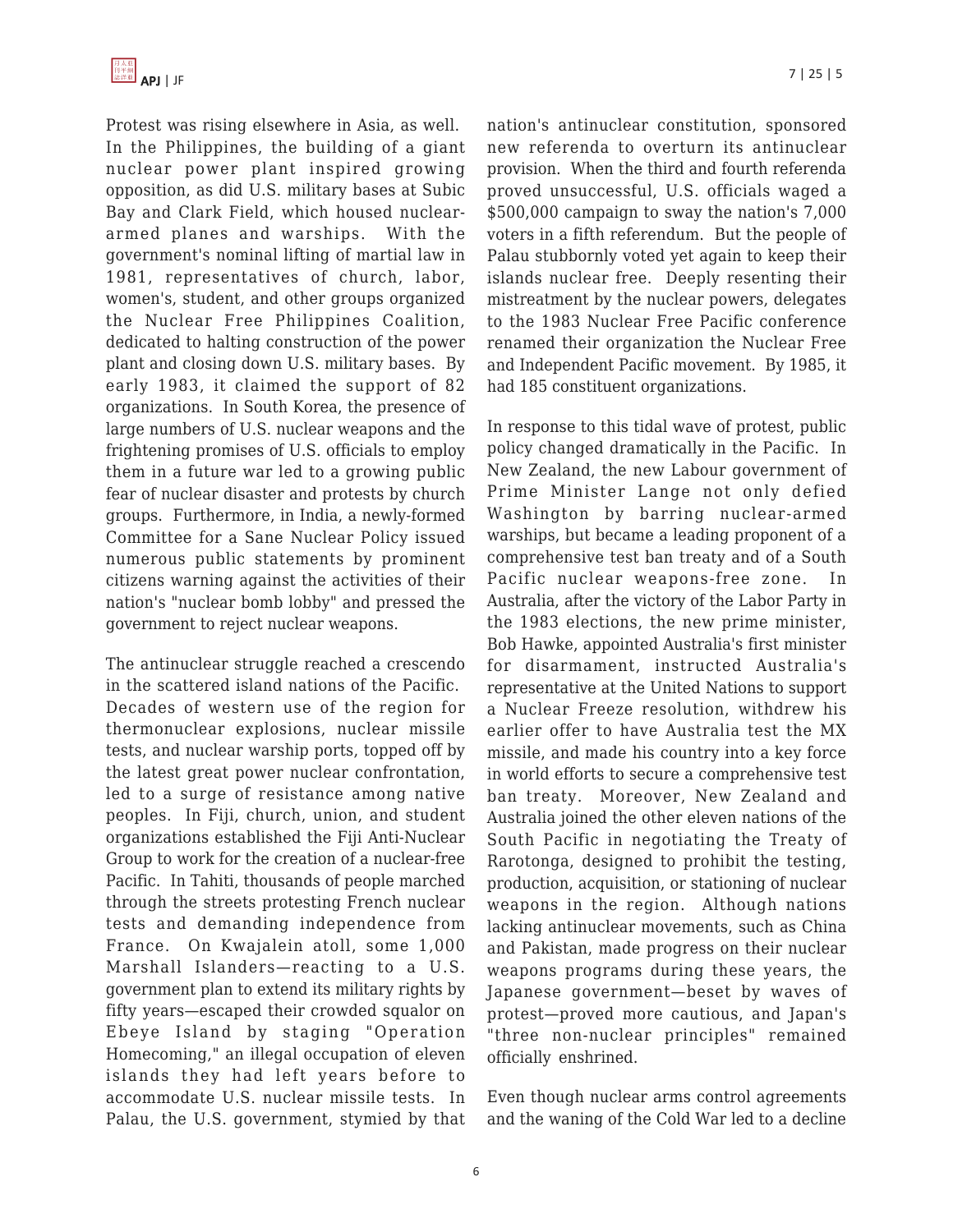

of the antinuclear campaign after 1985, it remained a powerful presence. In Australia, the 1986 Palm Sunday antinuclear rallies drew 250,000 people. Two years later, Australian protest flotillas blockaded the arrival of foreign nuclear warships. In Melbourne, the seamen's union boycotted the warships and even the prostitutes went on strike, announcing that the nuclear behemoths could "take their money, ships, bombs, and diseases and go home." In New Zealand, the renamed national movement, Peace Movement Aotearoa, served as the umbrella organization for about 300 peace groups working on projects that ranged from halting French nuclear testing to getting their town or city councils to declare their jurisdictions nuclear-free. The hottest issue, however, remained the Labour government's ban on nuclear warships. In August 1987, the warship ban provided the central issue in nationwide elections, which Labour won handily—its first re-election victory since 1938. At the same time, antinuclear protest raged in Palau, Fiji, the Marshall Islands, and India. Despite a police state atmosphere in South Korea, antinuclear ferment grew among student, women's, and religious groups. In 1986, the National Council of Churches called for the removal of all nuclear weapons from the Korean peninsula. Protest even emerged in China. Enraged by the government's nuclear weapons tests at Lop Nur, in Xinjiang province, local Uighur people staged antinuclear demonstrations in Beijing and other Chinese cities. Polls throughout Asia and the Pacific found strong support for nuclear disarmament.

Not all governments were fond of the antinuclear campaign. Although the new Soviet party secretary, Mikhail Gorbachev, courted nuclear disarmament activists, officials from the other nuclear powers remained venomously hostile. The administrations of U.S. President Ronald Reagan and British Prime Minister Margaret Thatcher were particularly irate at resistance to their nuclear weapons programs, and did their best to discredit and destroy the movement.



#### **Ronald Reagan, Keep America Strong**

To head off anticipated protest activities against French nuclear testing in the Pacific, the French government had its agents blow up the Greenpeace flagship, the Rainbow Warrior, killing a Greenpeace photographer in the process.



#### **The Rainbow Warrior sinks**

Nevertheless, the "nuclear allergy" was spreading. The new Treaty of Rarotonga, adopted in August 1985 by the thirteen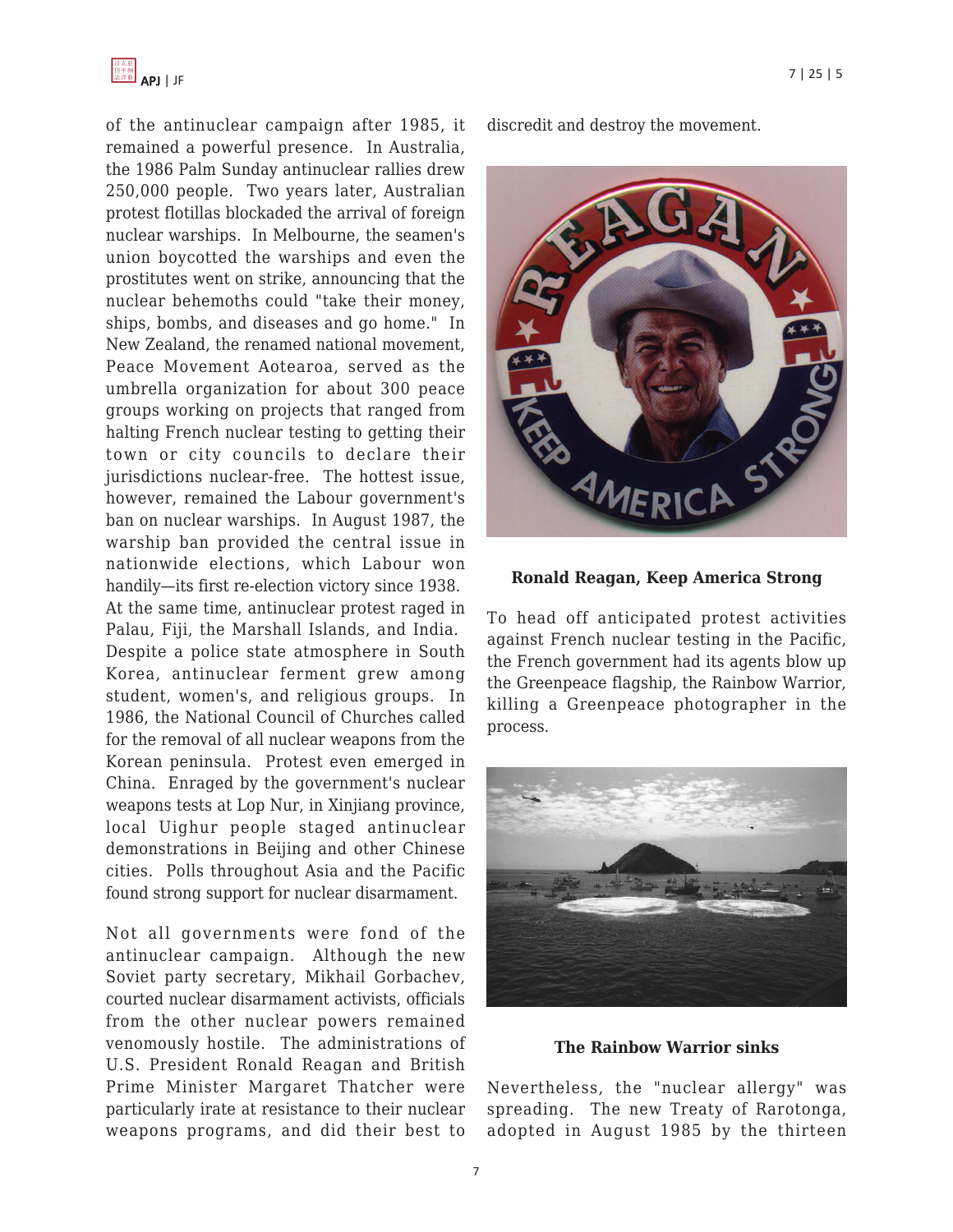members of the South Pacific Forum, established the South Pacific as a nuclear-free zone. Scuttling arrangements for the testing and development of India's nuclear weapons, Indian Prime Minister Rajiv Gandhi offered his nation's "Action Plan for Ushering in a Nuclear-Weapon-Free and Non-Violent World Order." In the Philippines, the government of Corazon Aquino—strongly influenced by growing antinuclear sentiment—adopted a constitution stating that the nation would henceforth be nuclear-free.

Despite some erosion of its strength, the nuclear disarmament movement remained a significant political factor in the late 1980s and early 1990s. Powerful Filipino nationalist forces—including the press, the lawyers' group, and the peasant group—citing the nuclear-free provision in their nation's new constitution, grew increasingly vocal in their demand for the closure of the Subic and Clark Field U.S. military bases. Although China remained as repressive as ever, the largest Uighur protest yet against Chinese nuclear testing occurred in May 1992, when some 10,000 people reportedly demonstrated at Kashgar. In Palau, the population—responding once more to pleas by activists—voted down the latest attempt by the U.S. government to override that island nation's nuclear-free constitution.

The antinuclear ferment throughout the region continued to weigh heavily on U.S. officials, and contributed to new and far-reaching action by the administration of U.S. President George H.W. Bush. On September 27, 1991, Bush announced that all U.S. ground-based tactical nuclear weapons would be destroyed, all seaborne tactical nuclear weapons would be removed from U.S. warships, all U.S. strategic bombers (and some land-based strategic missiles) would be taken off alert, and plans for mobile ICBMs and short-range attack missiles would be canceled. Although Bush's extraordinary measures largely reflected his desire to set an example for the rapidly disintegrating Soviet Union, he was responding to the antinuclear movement, as well. According to Brent Scowcroft, his National Security Advisor, the weapons withdrawals resulted, in part, from pressures emanating from South Korea to remove U.S. nuclear weapons from its territory and from pressures by Japan and New Zealand to block the admission of nuclear warships to their ports.

These actions did not end the antinuclear turbulence. In India, the Committee for a Sane Nuclear Policy joined with other concerned groups to urge the five declared nuclear powers to halt nuclear testing and move toward complete nuclear disarmament. In the Philippines, the popular clamor over nuclear weapons at U.S. military bases became so great that the Philippine legislature voted to close them down, thus ending nearly a century of U.S. military presence in that nation. As in previous decades, resistance to nuclear weapons was particularly widespread in Japan. Antinuclear activists in that nation circulated a new Appeal from Hiroshima and Nagasaki, drawing nearly 50 million signatures by 1995. Out of 3,300 Japanese municipalities, 1964 proclaimed themselves nuclear-free zones by the end of that year. Meanwhile, Uighur protests against Chinese nuclear testing continued to erupt. In March 1993, when Chinese troops opened fire on a crowd of a thousand demonstrators outside the test site at Lop Nor, the enraged protesters stormed the complex—damaging equipment, setting fire to military vehicles and airplanes, and tearing down miles of electronic fencing.

A particularly dramatic wave of protest occurred in the mid-1990s, as the nuclear powers dithered over the movement's longsought goal of a comprehensive test ban treaty. In June 1995, when France's new president, the conservative Jacques Chirac, announced that France was resuming nuclear testing in the Pacific that September, this proclamation unleashed what The Washington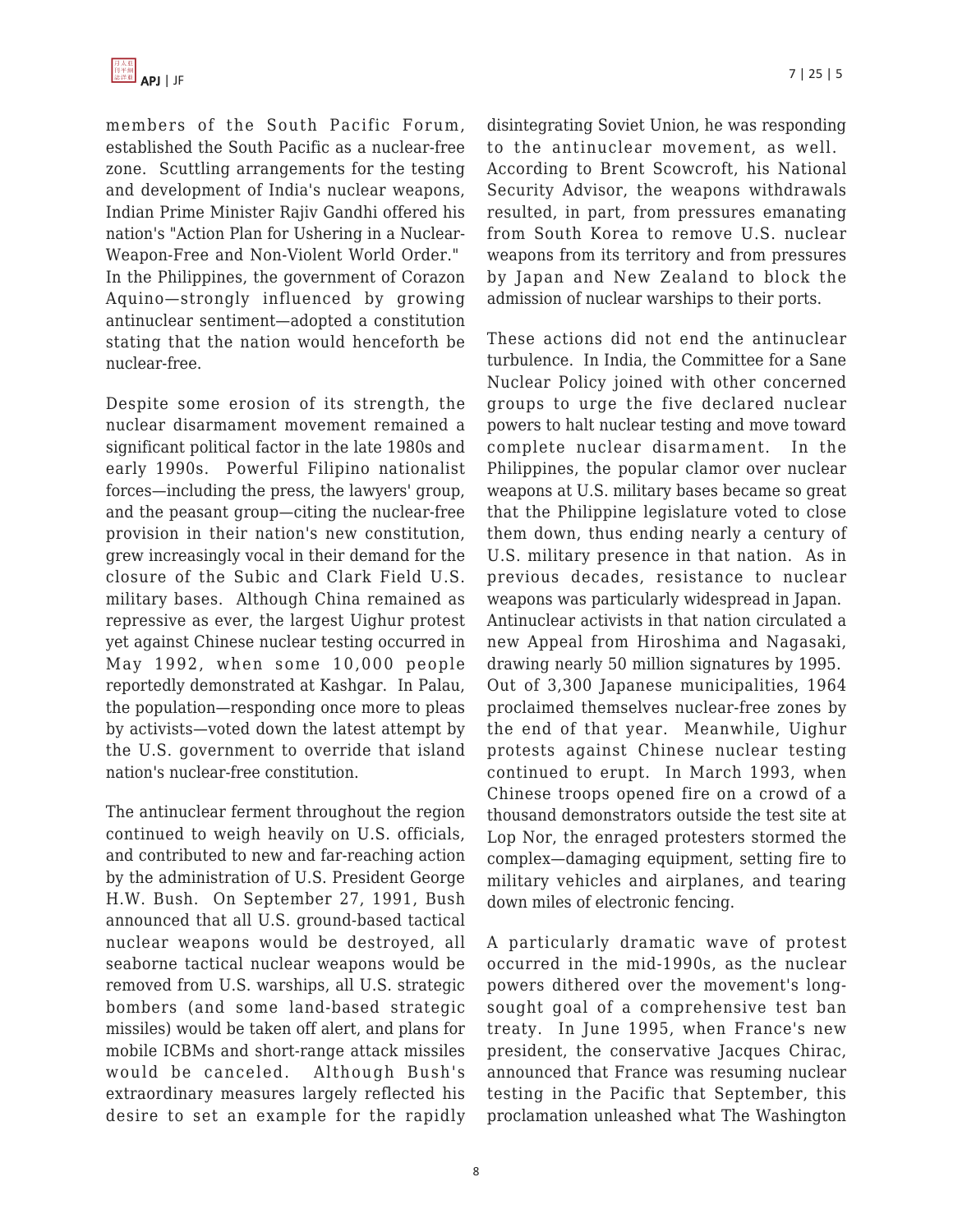Post called a "Typhoon of Anger." Antinuclear rallies and protests sprang up around the world. Responding to appeals by disarmament groups, consumers boycotted French goods, irate citizens poured French wine into the gutters, and Australian unions refused to handle French cargo or French postal and telecommunication services. Sales of French wines and champagne plummeted in Australia and New Zealand, and polls in the latter nation found that public opposition to the resumption of French nuclear tests hit an astonishing 98 percent. In Papeete, the capital of Tahiti, 15,000 people turned out to welcome the arrival of Greenpeace's Rainbow Warrior II, then en route to another protest in Moruroa, and to call upon the French not to test. In France, thousands of Parisians demonstrated against their government's policy. In the United States, a coalition of 40 disarmament, religious, and environmental groups sparked a consumer boycott.

Confronted by this surge of antinuclear activism, the nuclear powers retreated. The French government abruptly cut short its test series and, abandoning its earlier insistence upon exempting low-yield nuclear tests from a Comprehensive Test Ban Treaty (CTBT), suddenly announced that the future treaty should provide for "the banning of any nuclear weapon test." And this put the U.S. government on the spot. Impressed by the upsurge of public protest and no longer able to hide its own appetite for low-yield tests behind the stubbornness of the French, the administration of U.S. President Bill Clinton announced that, henceforth, it would work to secure a total cutoff of nuclear testing.

Things remained largely on track thereafter. Making the test ban its top priority in 1996, Greenpeace organized demonstrations, confrontations, and even a protest voyage to China, whose government, bowing to international pressure, announced in July 1996 that it was joining the worldwide testing moratorium. True to its promises, the Clinton administration did bring the other declared nuclear powers into line behind a CTBT. When India and Iran refused to cooperate, the Geneva negotiations broke down. But the Australian government brought the test ban treaty directly to the United Nations for endorsement. Pro-test ban groups around the world feverishly pressed their governments to back the Australian resolution. And at a U.N. General Assembly session of September 10, 1996, the representatives approved it by a vote of 158 to 3, opening the way for the CTBT's signature and ratification. Addressing the world body shortly after the vote, Madeline Albright, the U.S. ambassador to the United Nations, declared: "This was a treaty sought by ordinary people everywhere, and today the power of that universal wish could not be denied."

Of course, this antinuclear campaign in Asia and the Pacific comprised only one component of a vast, worldwide nuclear disarmament movement during the years from 1971 to 1996. Nevertheless, it sparked a massive popular mobilization throughout the region—one that had an important impact on public policy.

The signing of the CTBT in 1996 proved to be the worldwide movement's last major victory. Thereafter, the antinuclear campaign ebbed, with many disarmament organizations losing momentum or disappearing. In this more favorable climate for realizing their nuclear ambitions, three new nations—all in Asia—emerged as nuclear powers: India, Pakistan, and North Korea. In the United States, the Republican-dominated U.S. Senate rejected ratification of the CTBT, while the new president, George W. Bush, scrapped the ABM treaty, halted nuclear arms control and disarmament negotiations, and championed the development of new U.S. nuclear weapons.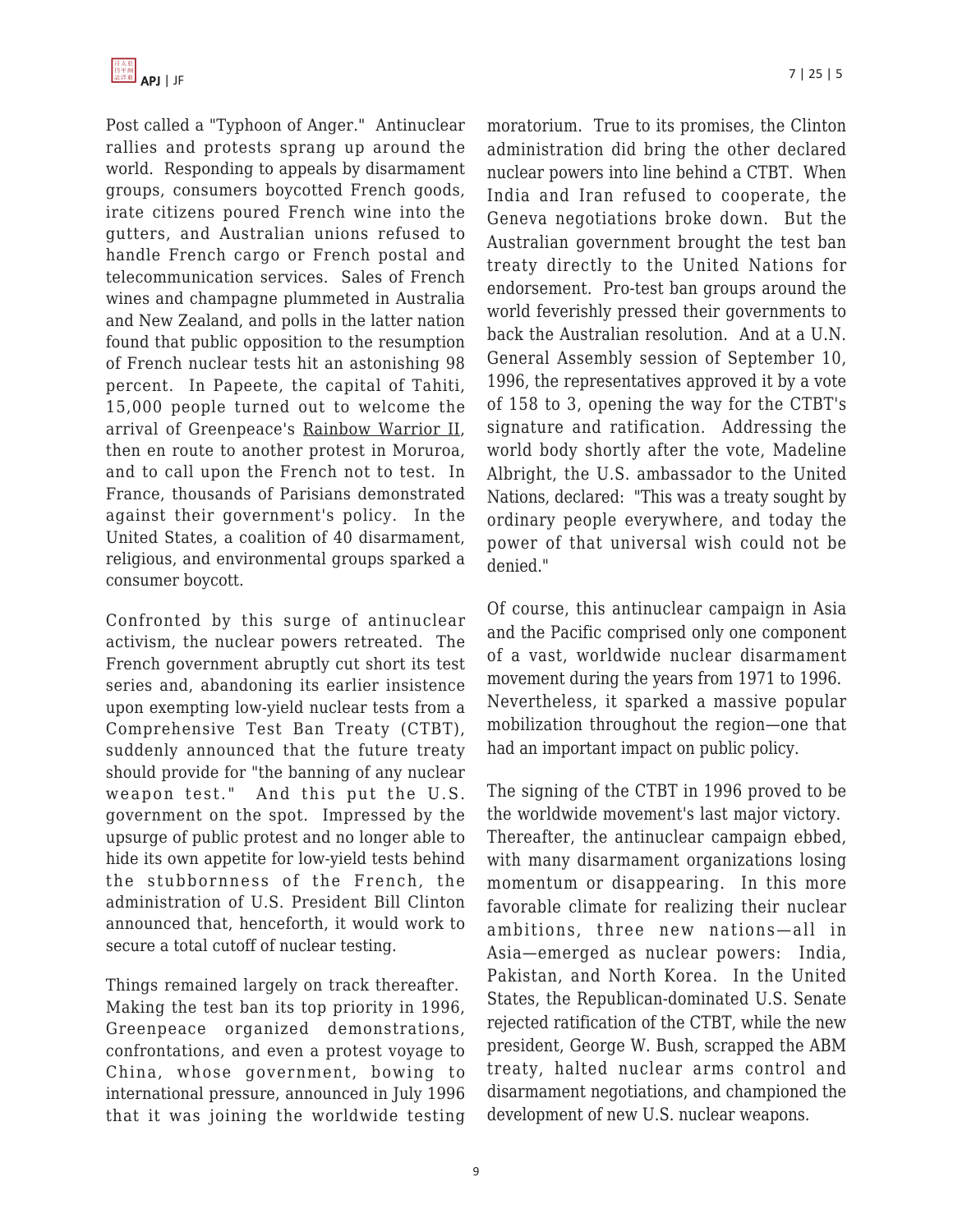



## **George W. Bush**

Today, some 26,000 nuclear weapons remain in the arsenals of the nine nuclear powers, with thousands on hair-trigger alert. Although U.S., Russian, and British nuclear arsenals are shrinking in size, those in the four Asian nuclear nations—China, India, Pakistan, and North Korea—are growing, in large part because of tensions among them. This Asian arms race also has possibilities of bringing Japan into the nuclear club.

And yet, there remain possibilities for reversing this situation and getting nations back on track toward nuclear disarmament. The rising nuclear danger has led to a modest revival of antinuclear activism, particularly in India and Pakistan. In the United States, an outcry against the Bush administration's plans for new nuclear weapons led Congress to reject all of them. Moreover, a surprising number of former (and some current) members of national security elites in numerous nations have made outspoken calls for serious efforts to create a nuclear-free world. During Barack Obama's successful U.S. presidential election campaign, he spoke out repeatedly for nuclear abolition. Furthermore, after his election, he reiterated this goal in major policy addresses and, also, advocated ratification of the CTBT, a treaty making deep cutbacks in U.S. and Russian nuclear arsenals, and efforts to negotiate a halt to the proliferation of nuclear weapons. However, as indicated by the record of the mass nuclear disarmament movement and government response from 1971 to 1996, progress toward a nuclear-free world seems likely to require a very significant renaissance of antinuclear activism by the general public, particularly in Asia and the Pacific. As Frederick Douglass, a great leader of the U.S. antislavery campaign, once declared: "If there is no struggle, there is no progress."

Lawrence S. Wittner is Professor of History at the State University of New York/Albany. This article is adapted for The Asia-Pacific Journal from his new book, [Confronting the Bomb: A](http://www.amazon.com/dp/0804756325/?tag=theasipacjo0b-20) [Short History of the World Nuclear](http://www.amazon.com/dp/0804756325/?tag=theasipacjo0b-20) [Disarmament Movement](http://www.amazon.com/dp/0804756325/?tag=theasipacjo0b-20) (Stanford University Press).

Recommended citation: Lawrence S. Wittner, "Nuclear Disarmament Activism in Asia and the Pacific, 1971-1996" The Asia-Pacific Journal, Vol. 25-5-09, June 22, 2009.